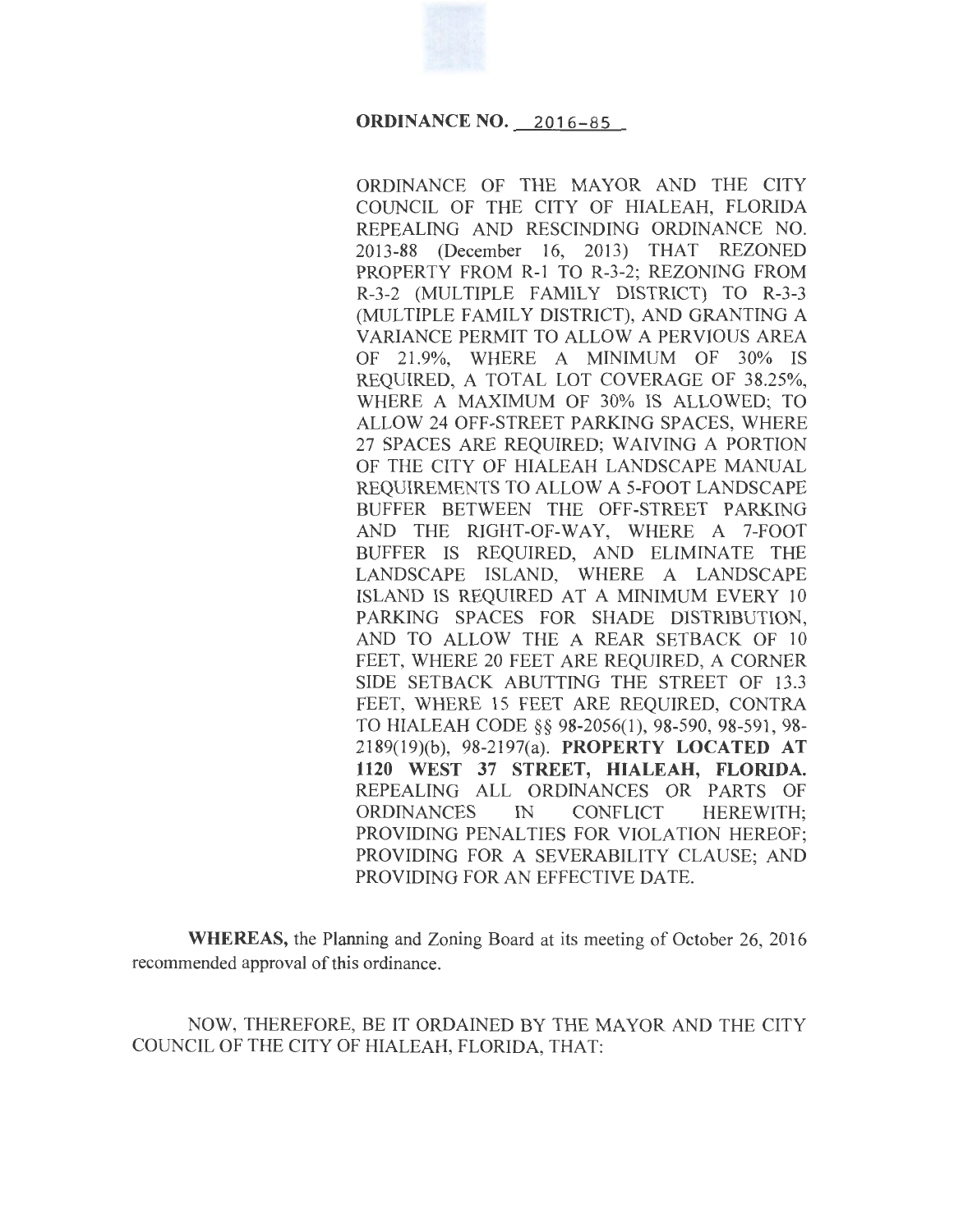# ORDINANCE NO. 2016-85 Page 2

**Section 1.** Hialeah, Fla. Ordinance 2013-88 (December 16, 2013) is hereby repealed and the below-described property is hereby rezoned from R-3-2 (Multiple Family District) to R-3-3 (Multiple Family District).

**Section** 2: The below-described property is hereby granted a variance permit to (i) allow a pervious area of 21.9%, where a minimum of 30% is required, contra to Hialeah Code § 98-2056(b)(1) that provides "A minimum of 30 percent of the net residential land area shall be maintained in landscaped open space ... "; (ii) allow a total lot coverage of 38.25%, where a maximum of 30% is allowed, contra to Hialeah Code §98-2056(b)(2) that provides "a maximum of 30 percent of the net residential land area may be covered with or occupied by the principal residential structure; (ii) allow 24 offstreet parking spaces, where 27 spaces are required, contra to Hialeah Code §98- 2189(19)(b), that provides "Residential developments ... Medium and high density. Two parking spaces for one or two bedrooms, and one-half parking space for each additional bedroom."; (iii) waive a portion of the City of Hialeah landscape manual requirements to allow a 5-foot landscape buffer between the off-street parking and the right-of-way, where a 7-foot buffer is required, and eliminate the landscape island, where a landscape island is required at a minimum every 10 parking spaces for shade distribution, contra to Hialeah Code § 98-2197(a), that provides: "Off-street parking areas shall be landscaped according to the latest edition of the Miami-Dade County Landscape Manual for offstreet parking and other vehicular use areas, as modified and supplemented by the city landscape manual, except that in peripheral landscaped areas along a right-of-way or adjacent to a front yard, trees shall be located no farther apart than 45 feet on center with a minimum of two trees for each right-of-way frontage and except as provided in R-Z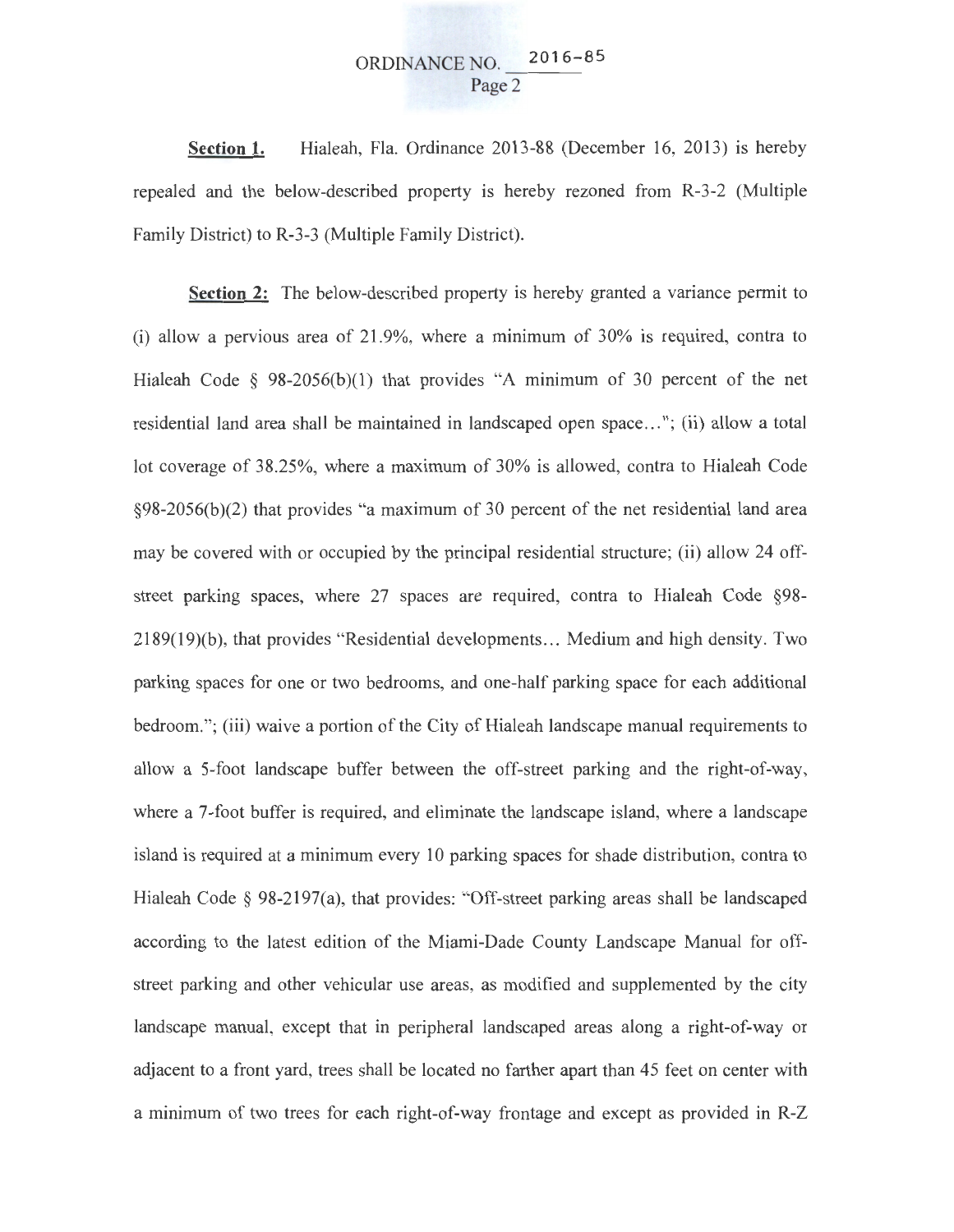# ORDINANCE NO. 2016-85 Page 3

residential districts."; (iv) allow a rear setback of 10 feet, where 20 feet are required, contra to Hialeah Code  $\S$  98- 591 that provides: "[i]n the R-3 multiple-family district, there shall be a 20-foot rear vard setback[,]"; and (v) allow a corner side setback abutting the street of 13.3 feet, where 15 feet are required, contra to Hialeah Code § 98-590 that provides: "[i]n the R-3 multiple-family district, there shall be side yards, and the width of each shall not be less than ten feet. For a comer lot, the side yard parallel abutting the street shall be not less than 15 feet." **Property located at 1120 West 37 Street, Hialeah, Miami-Dade County, Florida** and legally described as follows:

> COMMENCE AT THE NORTHWEST CORNER OF THE REAL ESTATE DESCRIBED AS FOLLOWS: THE NORTH 858 FEET OF THE NW OF THE NW Y2 OF SECTION 12, TOWNSHIP 53 SOUTH, RANGE 40 EAST; THENCE EASTERLY ALONG THE NORTHERLY LINE THEREOF, A DISTANCE OF 530 FEET FOR A POINT OF BEGINNING; THENCE SOUTHERLY PARALLEL TO THE WESTERLY LINE THEREOF, A DISTANCE OF 235 FEET, THENCE EASTERLY PARALLEL TO THE NORTHERN LINE THEREOF, A DISTANCE OF 100 FEET, THENCE NORTHERLY PARALLEL TO THE WESTERLY LINE THEREOF, A DISTANCE OF 235 FEET, THENCE WESTERLY ALONG THE NORTHERN LINE THEREOF A DISTANCE OF 110 FEET TO THE POINT OF BEGINNING LYING AND BEING IN THE CITY OF HIALEAH, MIAMI-DADE COUNTY, FLORIDA.

## **Section 3: Repeal of Ordinances in Conflict.**

All ordinances or parts of ordinances in conflict herewith are hereby repealed to the extent of such conflict.

#### **Section 4: Penalties.**

Every person violating any provision of the Code or any ordinance, rule or regulation adopted or issued in pursuance thereof shall be assessed a civil penalty not to